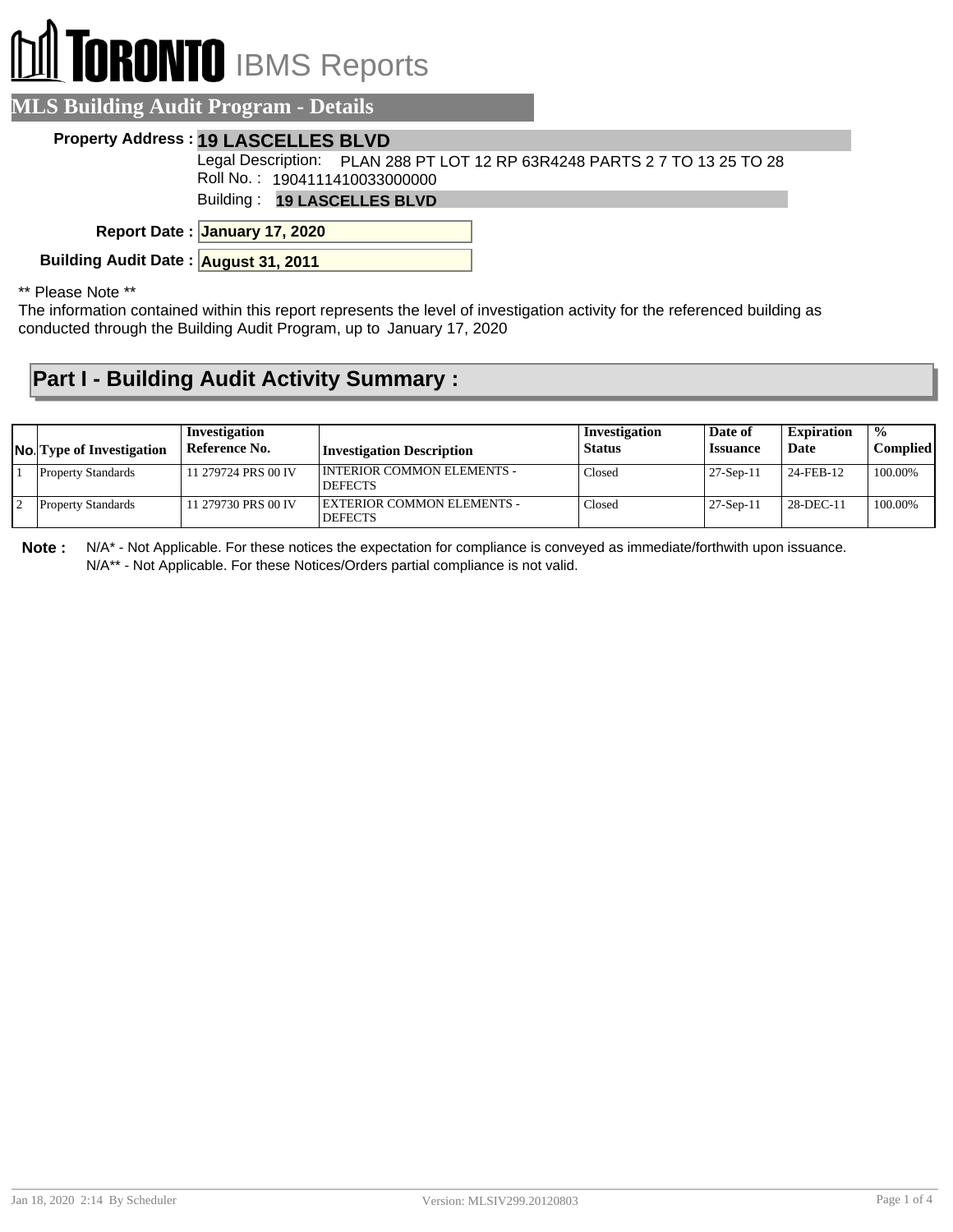## **Part II - Building Audit Details for Property Standards Orders :**

| Type of<br>No. Investigation | <b>Investigation</b><br>Reference No. | <b>Investigation Description</b>                                  | Investigation Date of<br>⊦Status | <b>Issuance</b> | <b>Expiration</b><br>∣Date | <b>Next Scheduled</b><br><b>Inspection Date</b> |
|------------------------------|---------------------------------------|-------------------------------------------------------------------|----------------------------------|-----------------|----------------------------|-------------------------------------------------|
| <b>Property Standards</b>    |                                       | 111 279724 PRS 00 IV INTERIOR COMMON ELEMENTS -<br><b>DEFECTS</b> | Closed                           | 27-Sep-11       | 124-FEB-12                 | 31-May-12                                       |
|                              |                                       |                                                                   |                                  |                 |                            |                                                 |

**0**

**7**

**No. of defects contained within the Order :**

**No. of defects that remain outstanding :**

|     | <b>Deficiency Details</b>                                                                                                                                                                                                     |                            |               |  |  |  |  |
|-----|-------------------------------------------------------------------------------------------------------------------------------------------------------------------------------------------------------------------------------|----------------------------|---------------|--|--|--|--|
| No. | <b>Violation/Defect</b>                                                                                                                                                                                                       | Location                   | <b>Status</b> |  |  |  |  |
|     | Lighting in a storage room is provided at less than 50 lux.                                                                                                                                                                   | Basement                   | Closed        |  |  |  |  |
| 2   | The trapped floor drain is not screened with a metal grill or other suitable material so as to<br>effectively exclude rodents.                                                                                                | Basement                   | Closed        |  |  |  |  |
| 3   | The guard is designed that a member, attachment or opening located between 140 millimeters<br>and 900 millimeters above the level being protected facilitates climbing.                                                       | Stairway                   | Closed        |  |  |  |  |
| 4   | Height of the guard for the exit stairs are less than 920 millimeters measured vertically to the top<br>of the guard from a line drawn through the outside edges of the stair nosing's.                                       | Stairway                   | Closed        |  |  |  |  |
| 5.  | A window in a stairway that extends to less than 1,070 millimeters above the landing is protected<br>by a guard that is less than 1,070 millimeters high measured to the top of the guard from the<br>surface of the landing. | Stairway                   | Closed        |  |  |  |  |
| 6   | Height of the quard for the exit stairs are less than 1,070 millimeters around landings.                                                                                                                                      | Stairway                   | Closed        |  |  |  |  |
|     | Exit, public corridor or corridor is not equipped to provide illumination to an average level of not<br>less than 50 lux at floor level. (Namely: All lighting located throughout all common corridors<br>including basement) | <b>Throughout Building</b> | Closed        |  |  |  |  |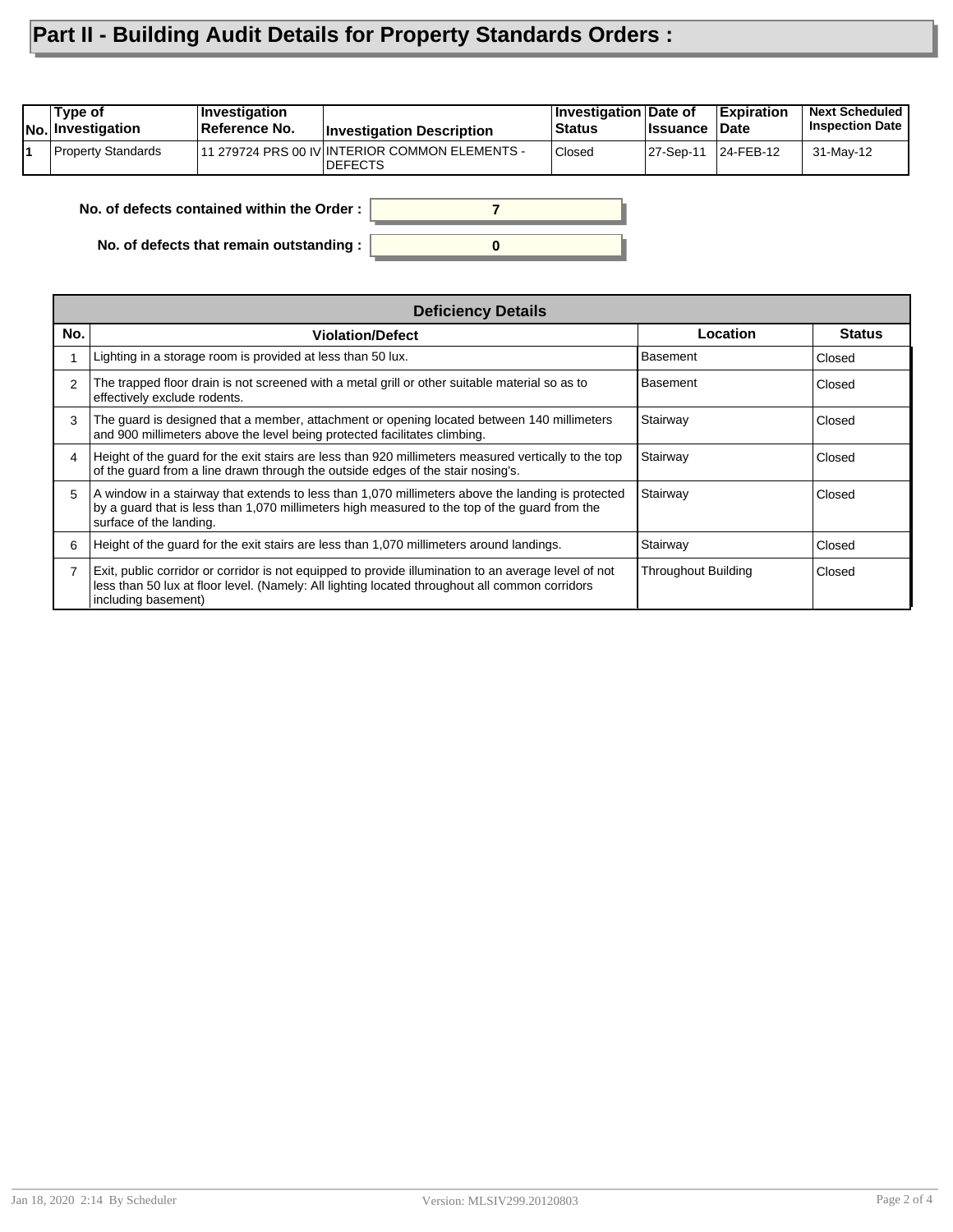|  | Tvpe of<br><b>No.</b> Investigation | <b>Investigation</b><br>Reference No. | <b>Investigation Description</b>                                 | <b>Investigation Date of</b><br><b>Status</b> | <b>Issuance Date</b> | <b>Expiration</b> | <b>Next Scheduled</b><br><b>Inspection Date</b> |
|--|-------------------------------------|---------------------------------------|------------------------------------------------------------------|-----------------------------------------------|----------------------|-------------------|-------------------------------------------------|
|  | Property Standards                  |                                       | 11 279730 PRS 00 IV EXTERIOR COMMON ELEMENTS -<br><b>DEFECTS</b> | Closed                                        | 27-Sep-11            | 28-DEC-11         | 29-Dec-11                                       |

| No. of defects contained within the Order: | 20 |
|--------------------------------------------|----|
| No. of defects that remain outstanding :   |    |

|                 | <b>Deficiency Details</b>                                                                                                                                                                                               |                        |               |  |  |  |  |  |  |
|-----------------|-------------------------------------------------------------------------------------------------------------------------------------------------------------------------------------------------------------------------|------------------------|---------------|--|--|--|--|--|--|
| No.             | <b>Violation/Defect</b>                                                                                                                                                                                                 | Location               | <b>Status</b> |  |  |  |  |  |  |
| $\mathbf{1}$    | Height of the guard for the exit stairs are less than 920 millimeters measured vertically to the top<br>of the quard from a line drawn through the outside edges of the stair nosings.                                  | East Side of Building  | Closed        |  |  |  |  |  |  |
| $\overline{2}$  | The location and size of openings present a hazard as they are designed with members or<br>attachments between 140 millimeters and 900 millimeters above the level protected by the quard<br>which facilitate climbing. | East Side of Building  | Closed        |  |  |  |  |  |  |
| 3               | Height of the guard for the exit stairs are less than 1,070 millimeters around landings.                                                                                                                                | East Side of Building  | Closed        |  |  |  |  |  |  |
| $\overline{4}$  | Required guard does not prevent the passage of a sphere having a diameter more than 100<br>millimeters.                                                                                                                 | East Side of Building  | Closed        |  |  |  |  |  |  |
| 5               | Guard with a minimum height of 1,070 millimeters has not been provided at a raised floor where<br>the difference in level is more than 600 millimeters.                                                                 | <b>Front Yard</b>      | Closed        |  |  |  |  |  |  |
| 6               | Height of the quard for the exit stairs are less than 1,070 millimeters around landings.                                                                                                                                | <b>Front Yard</b>      | Closed        |  |  |  |  |  |  |
| $\overline{7}$  | Height of the quard for the exit stairs are less than 920 millimeters measured vertically to the top<br>of the guard from a line drawn through the outside edges of the stair nosings.                                  | <b>Front Yard</b>      | Closed        |  |  |  |  |  |  |
| 8               | Height of the guard for the exit stairs are less than 920 millimeters measured vertically to the top<br>of the guard from a line drawn through the outside edges of the stair nosings.                                  | <b>Front Yard</b>      | Closed        |  |  |  |  |  |  |
| 9               | Required guard does not prevent the passage of a sphere having a diameter more than 100<br>millimeters.                                                                                                                 | <b>Front Yard</b>      | Closed        |  |  |  |  |  |  |
| 10 <sup>1</sup> | Exit facility does not have a wall or a well-secured guard on each side. (Specifically: Garage exit<br>stairway opening unprotected by required guards)                                                                 | <b>Front Yard</b>      | Closed        |  |  |  |  |  |  |
| 11              | The guard is designed that a member, attachment or opening located between 140 millimeters<br>and 900 millimeters above the level being protected facilitates climbing.                                                 | <b>Front Yard</b>      | Closed        |  |  |  |  |  |  |
| 12              | Guard has openings of a size that does not prevent the passage of a sphere having a diameter<br>more than 100 millimeters                                                                                               | <b>Front Yard</b>      | Closed        |  |  |  |  |  |  |
| 13              | Height of the quard for the exit stairs are less than 920 millimeters measured vertically to the top<br>of the guard from a line drawn through the outside edges of the stair nosing's.                                 | North Side of Building | Closed        |  |  |  |  |  |  |
| 14              | Height of the quard for the exit stairs is less than 1,070 millimeters around landings.                                                                                                                                 | North Side of Building | Closed        |  |  |  |  |  |  |
| 15              | Required guard does not prevent the passage of a spherical object having a diameter more than<br>100 millimeters (Namely: Existing guard located throughout entranceway area)                                           | North Side of Building | Closed        |  |  |  |  |  |  |
| 16              | Guard with a minimum height of 1,070 millimeters has not been provided at a raised floor where<br>the difference in level is more than 600 millimeters. (Namely: Elevated area surrounding store<br>entrance)           | North Side of Building | Closed        |  |  |  |  |  |  |
| 17              | The location and size of openings present a hazard as they are designed with members or<br>attachments between 140 millimeters and 900 millimeters above the level protected by the quard<br>which facilitate climbing. | West Side of Building  | Closed        |  |  |  |  |  |  |
| 18              | Required quard does not prevent the passage of a sphere having a diameter more than 100<br>millimetres.                                                                                                                 | West Side of Building  | Closed        |  |  |  |  |  |  |
| 19              | Height of the quard for the exit stairs are less than 1,070 millimeters around landings.                                                                                                                                | West Side of Building  | Closed        |  |  |  |  |  |  |
| 20              | Height of the quard for the exit stairs are less than 920 millimeters measured vertically to the top<br>of the guard from a line drawn through the outside edges of the stair nosings.                                  | West Side of Building  | Closed        |  |  |  |  |  |  |